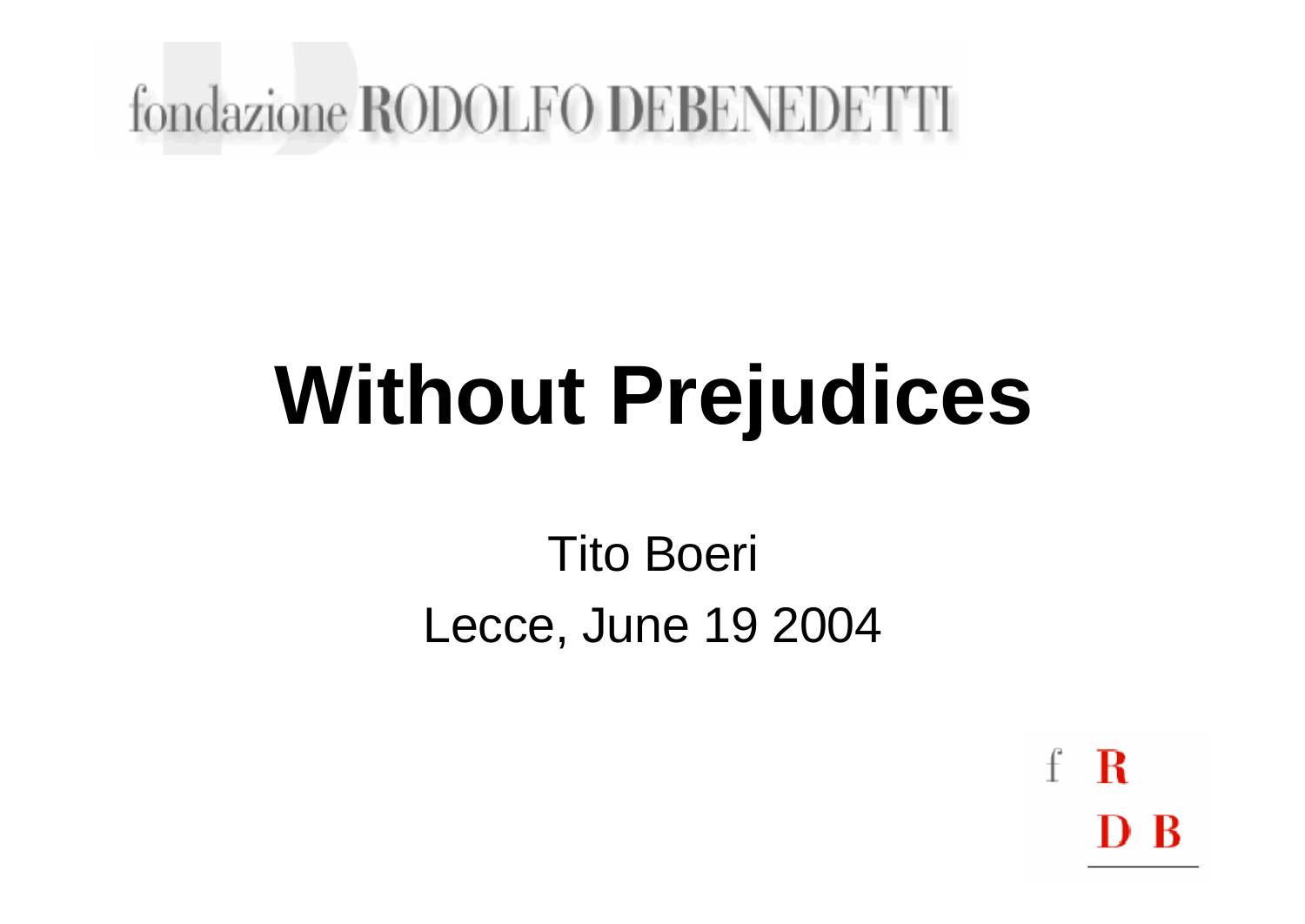# **From labour to product markets**

- We get to Lecce from Genova (*Social Policies in a United Europe*, 1999) via Alghero (*European Women at Work*, Lisbon Employment Targets, 2004)
- Two paths to product market reforms:
- 1. Effects of labor market reforms in the 1990s: from *jobless growth* to *growth-less job creation*. Now we need growth.
- 2. Engineering of labour market reforms: lessons as to ways to *win political support to reforms*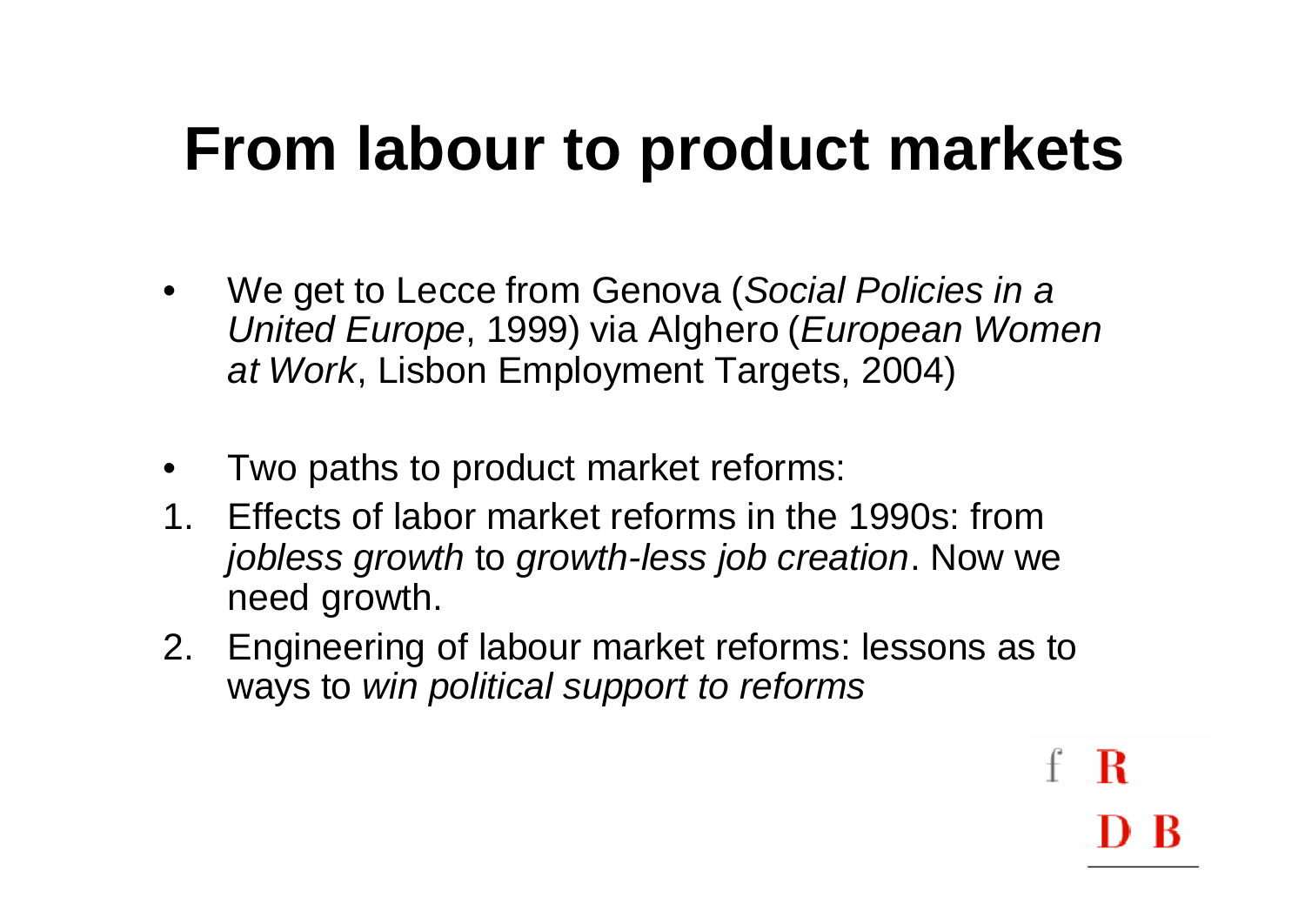# **1. Acceleration of labour reforms\* in the EU**

| Average Number of Reforms per Year and Country |           |           |           |
|------------------------------------------------|-----------|-----------|-----------|
|                                                | 1985-1990 | 1991-1996 | 1997-2002 |
| <b>Employment Protection Legislation</b>       | 0.05      | 0.14      | 0.31      |
| <b>Non-Employment Benefits</b>                 | 0.09      | 0.33      | 0.82      |

\* Reforms increasing flexibility and rewards from labour market participation.

 $\mathbf R$ 

*Source: fRDB Social Reforms Database*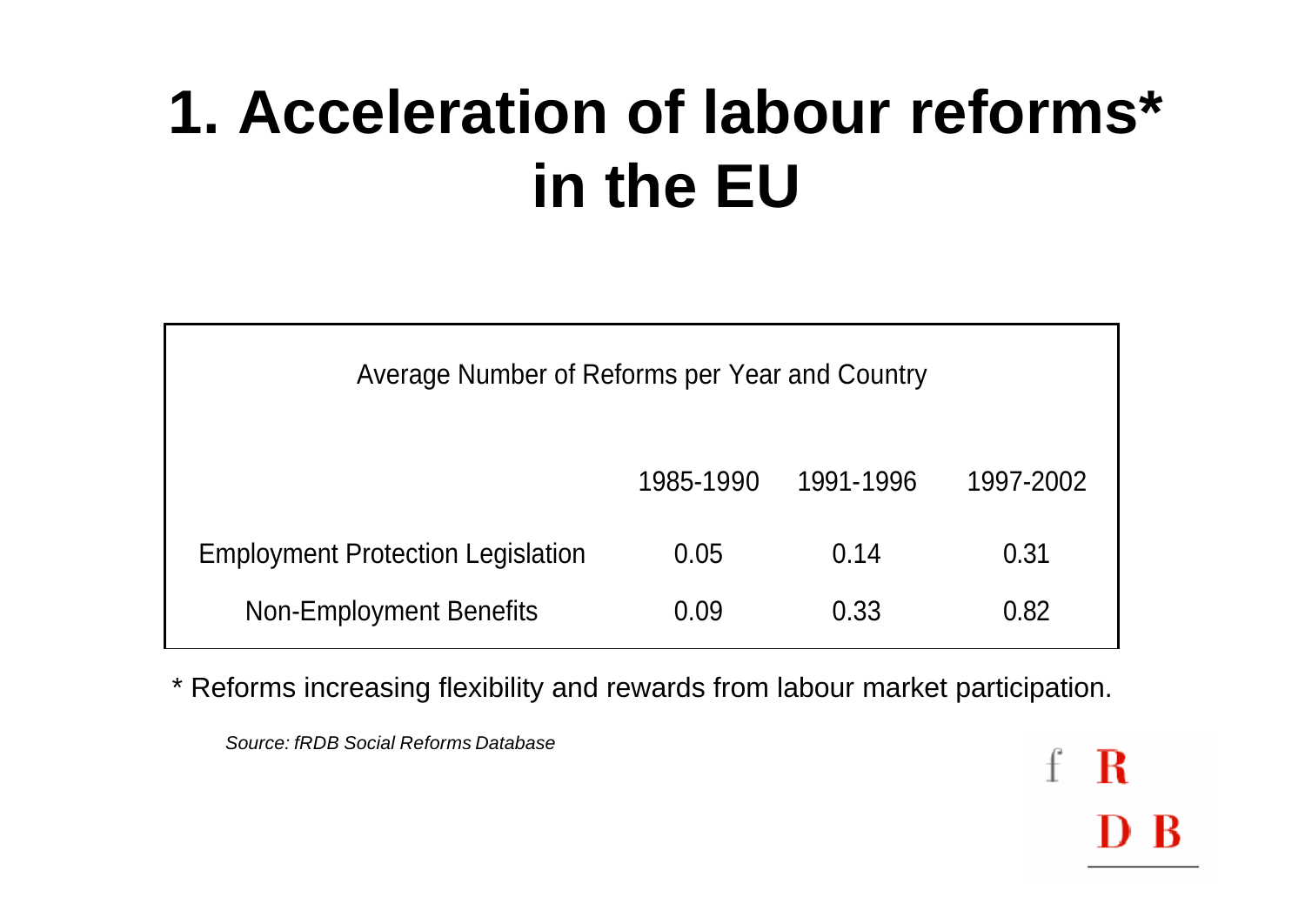#### **From jobless growth to growth-less job creation**



**SPAIN**

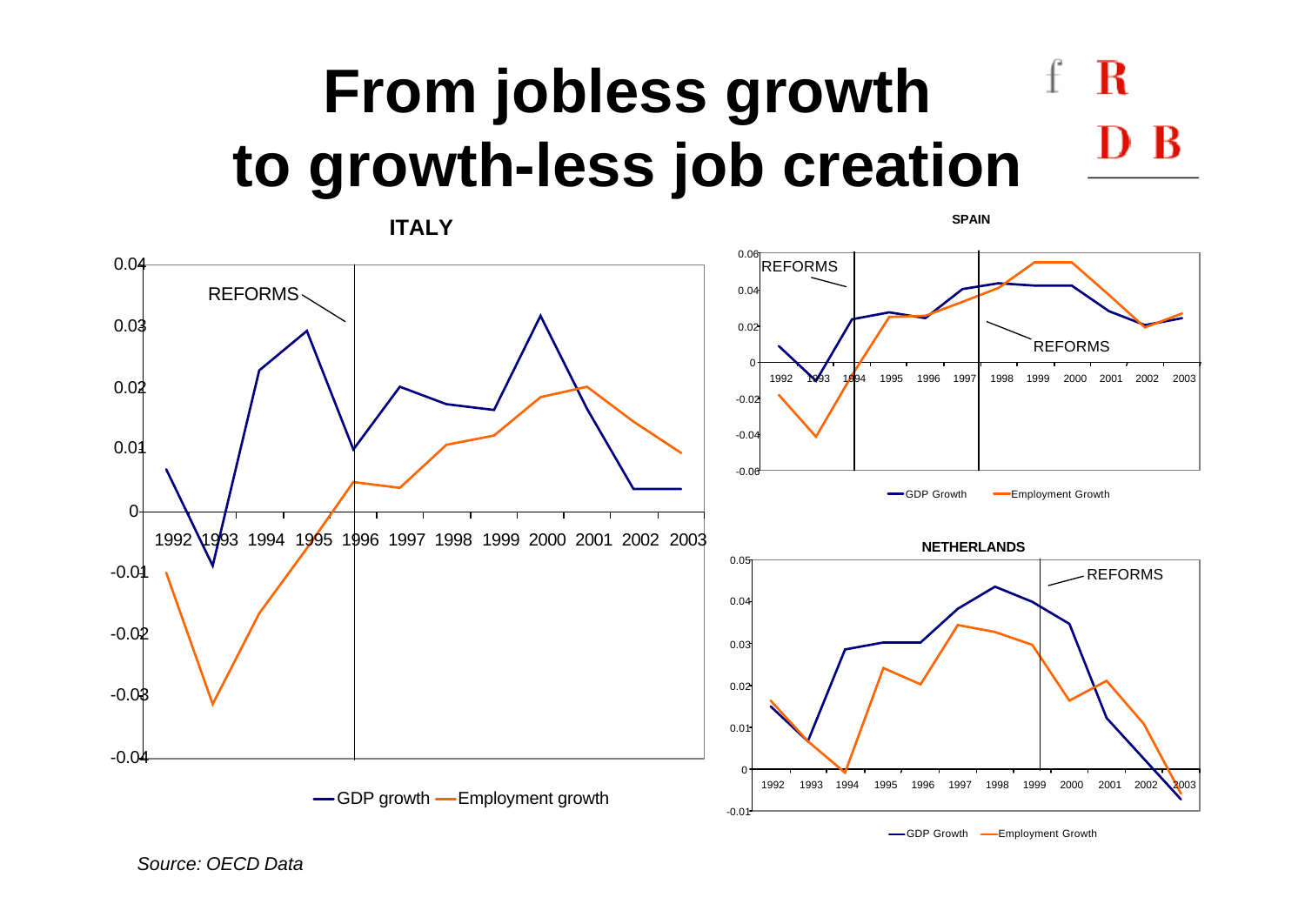# *Report # 1. Can product market reforms increase productivity?*

- Not a trivial issue.
- Not all rents are inefficient.
- Some of these rents can reward R&D and innovation, which is the engine of growth.
- If strong co-ordination and network externalities (e.g., standards for networking), monopolies can be more efficient.
- Need empirical guidance case-studies

R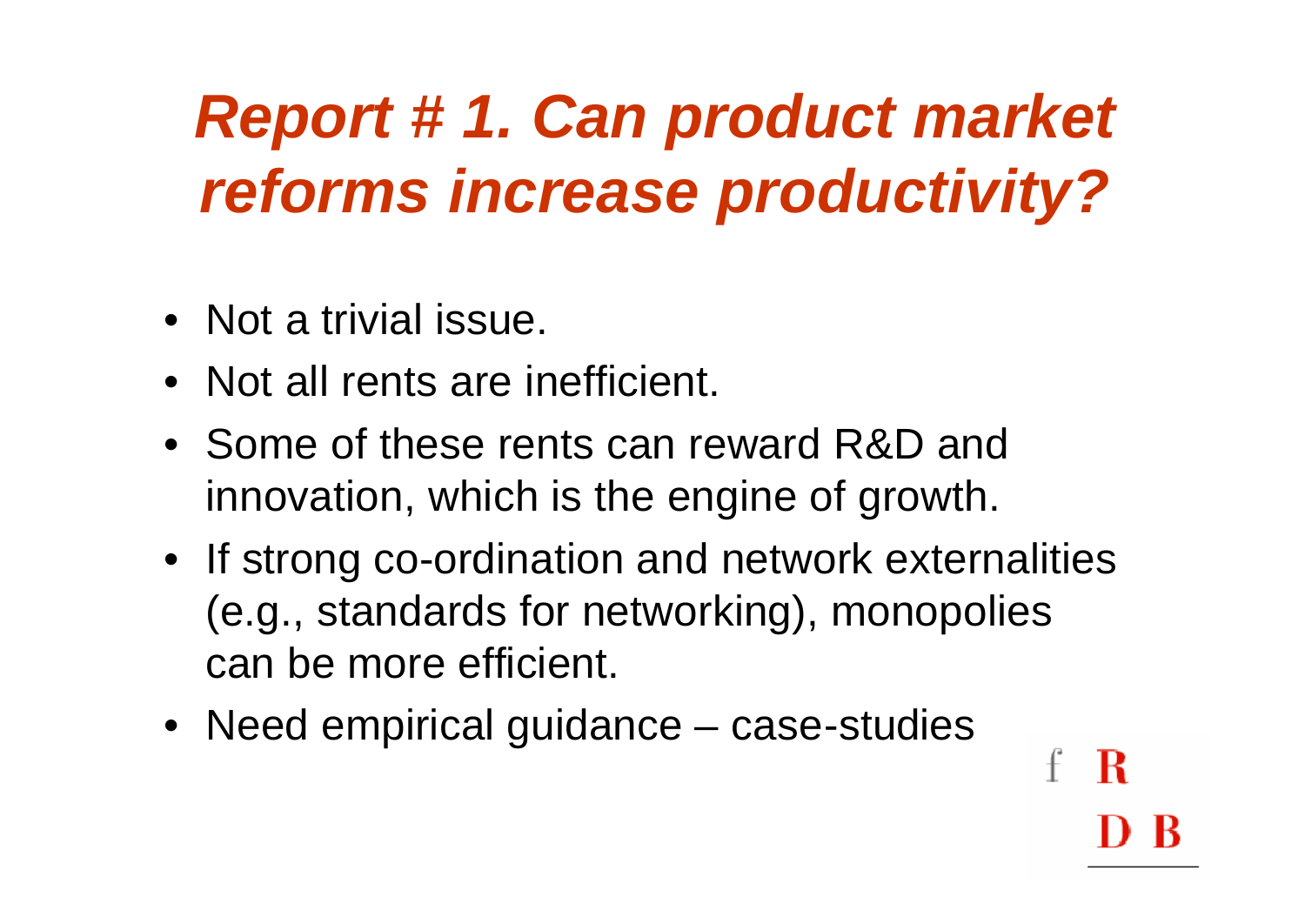# **2. Fewer Reforms in Product Markets**

- 2002-3; EU: 9 *labour market* reforms (another 6 proposed, but not yet approved) and 5 *product market* reforms (another 3 proposed).
- In spite of stronger role played by supra-national authorities (no "Maastricht for pensions", but EU Competition Policy)
- Is it politically more difficult to reform product markets than labour markets?

R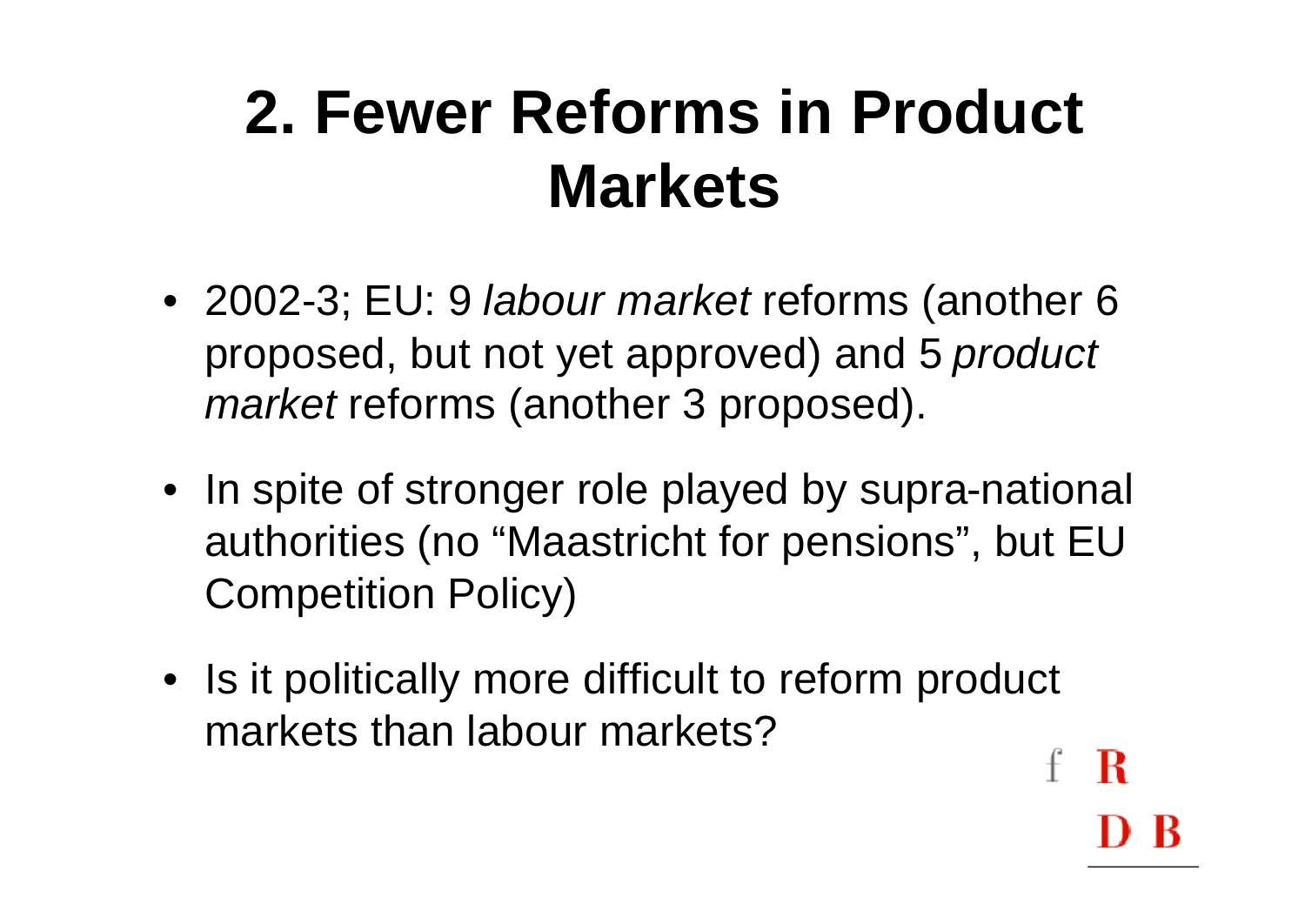# **Lessons from labour reforms**

- *Two-tier systems*: feasible in product markets? Insider workers can coexist with "flexibility at the margin", while incumbents firms will just prevent entry of "competitive" firms
- Reforms exploiting *substitutability* between institutions (e.g., more unemployment insurance, less employment protection): is it possible to do this also in product markets?

R

• Other explanations....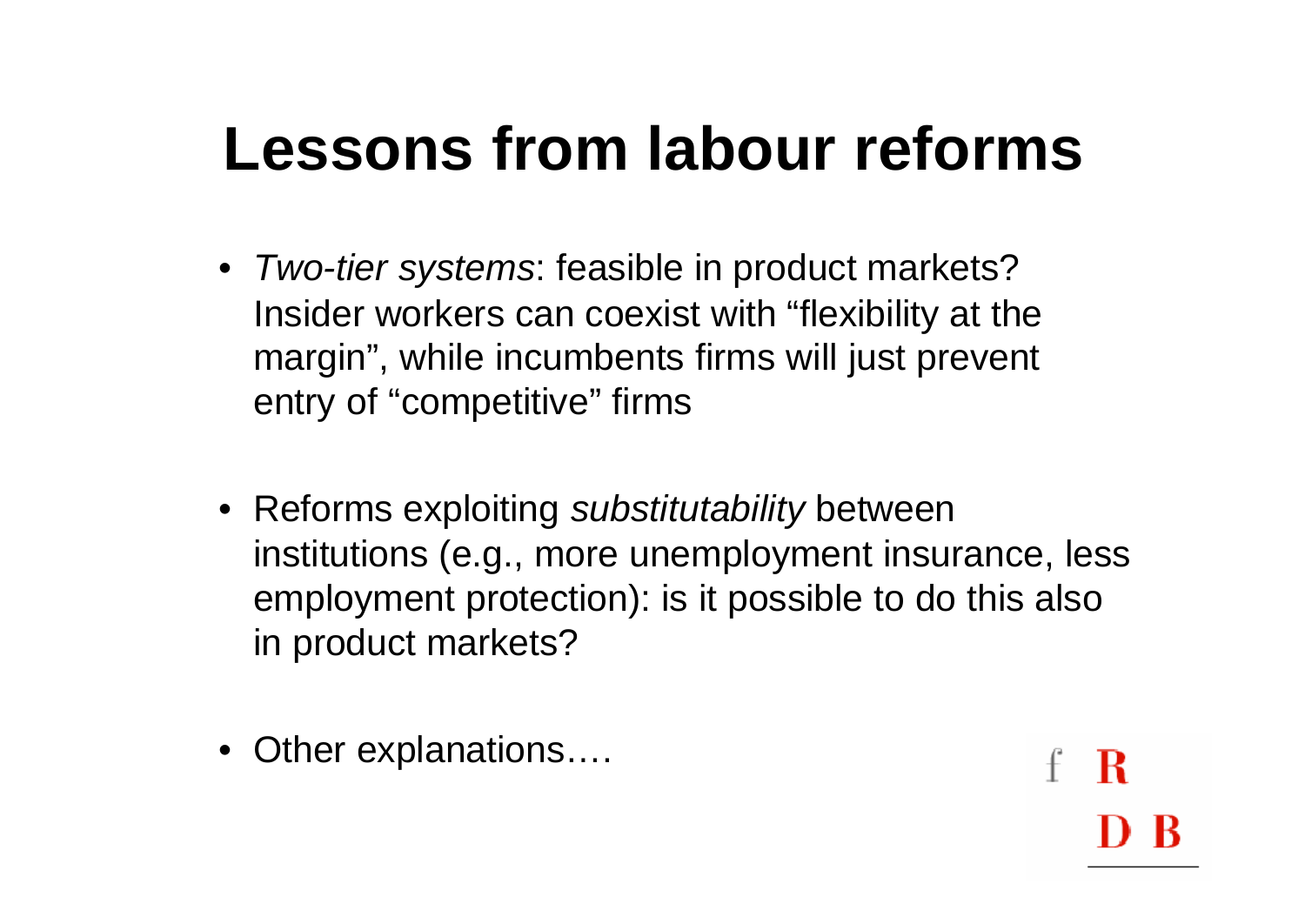#### **Benefits of product market reforms not hardly perceived by consumers**



*Source: European Commission, "Consumer Protection in the EU", 2003*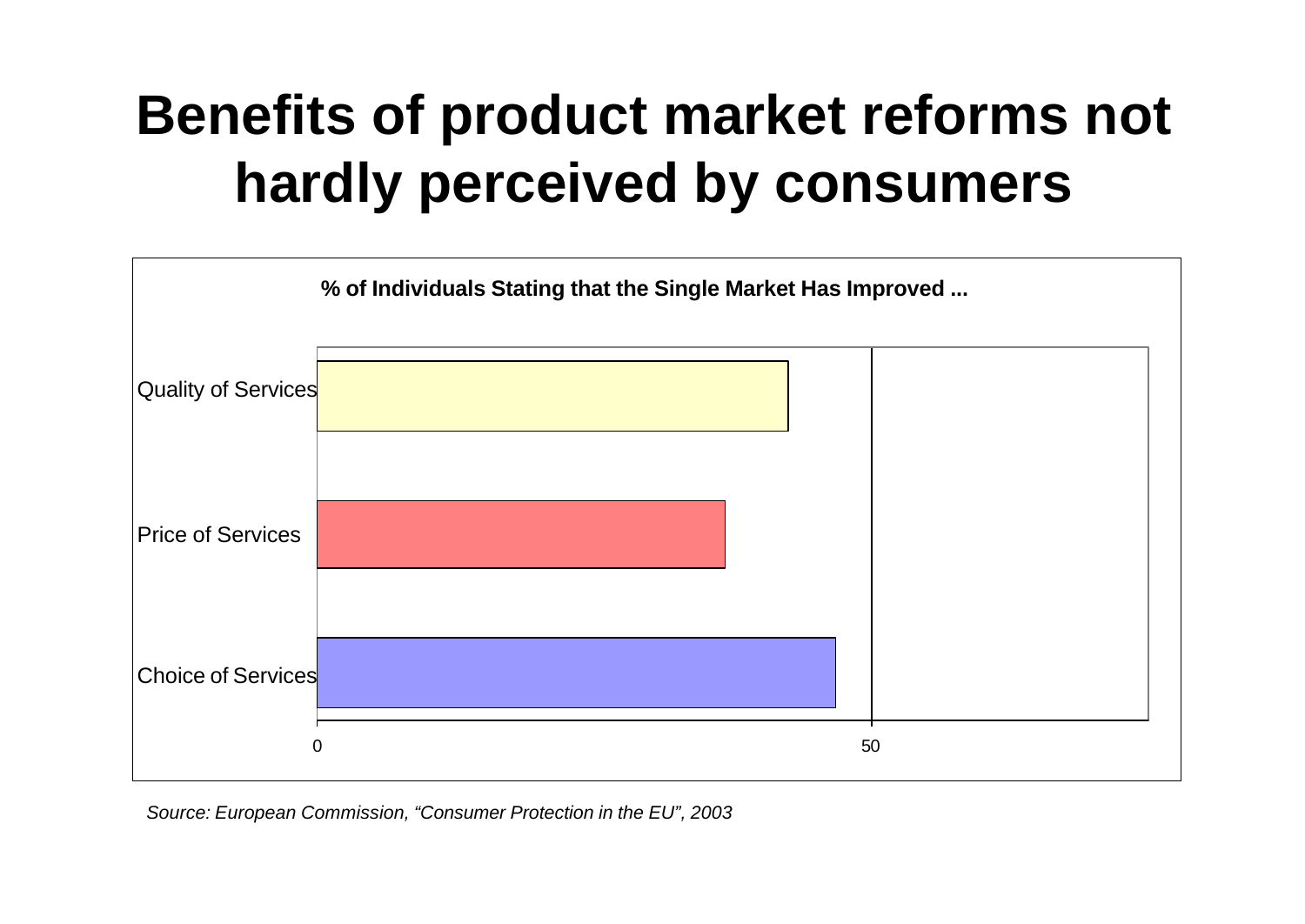# **Product market rents find often a direct political representation**

**MPs by occupation**



*Source: Verzichelli 2001*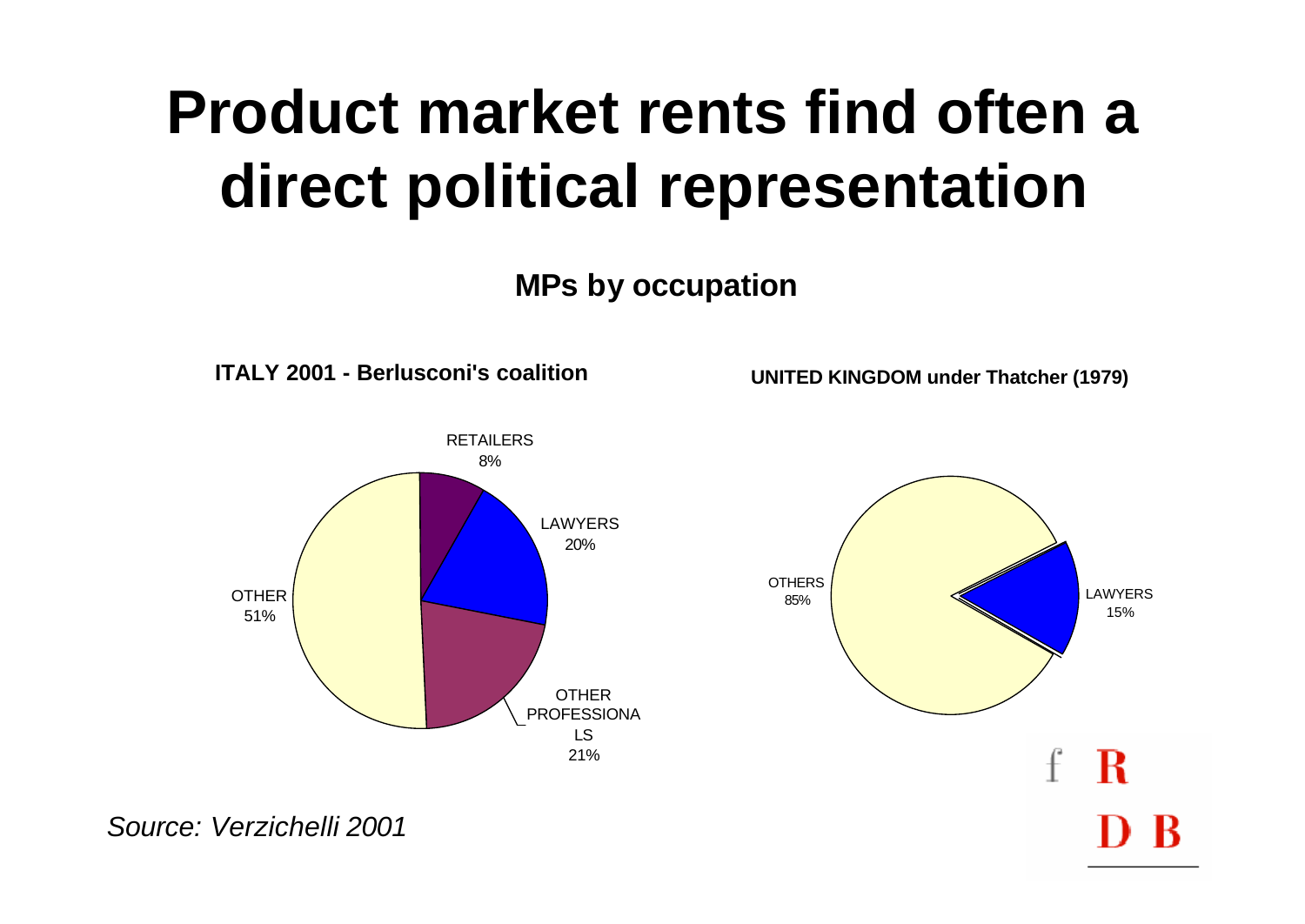## *Report # 2. How to do Structural Reforms?*

- Gradualism vs. Big-bang. How to prevent reversals?
- What is the nature of the opposition? Only electorate or also interest groups?
- How do you tailor the reforms to the nature of the opposition?
- Are there complementarities across markets to be exploited?R